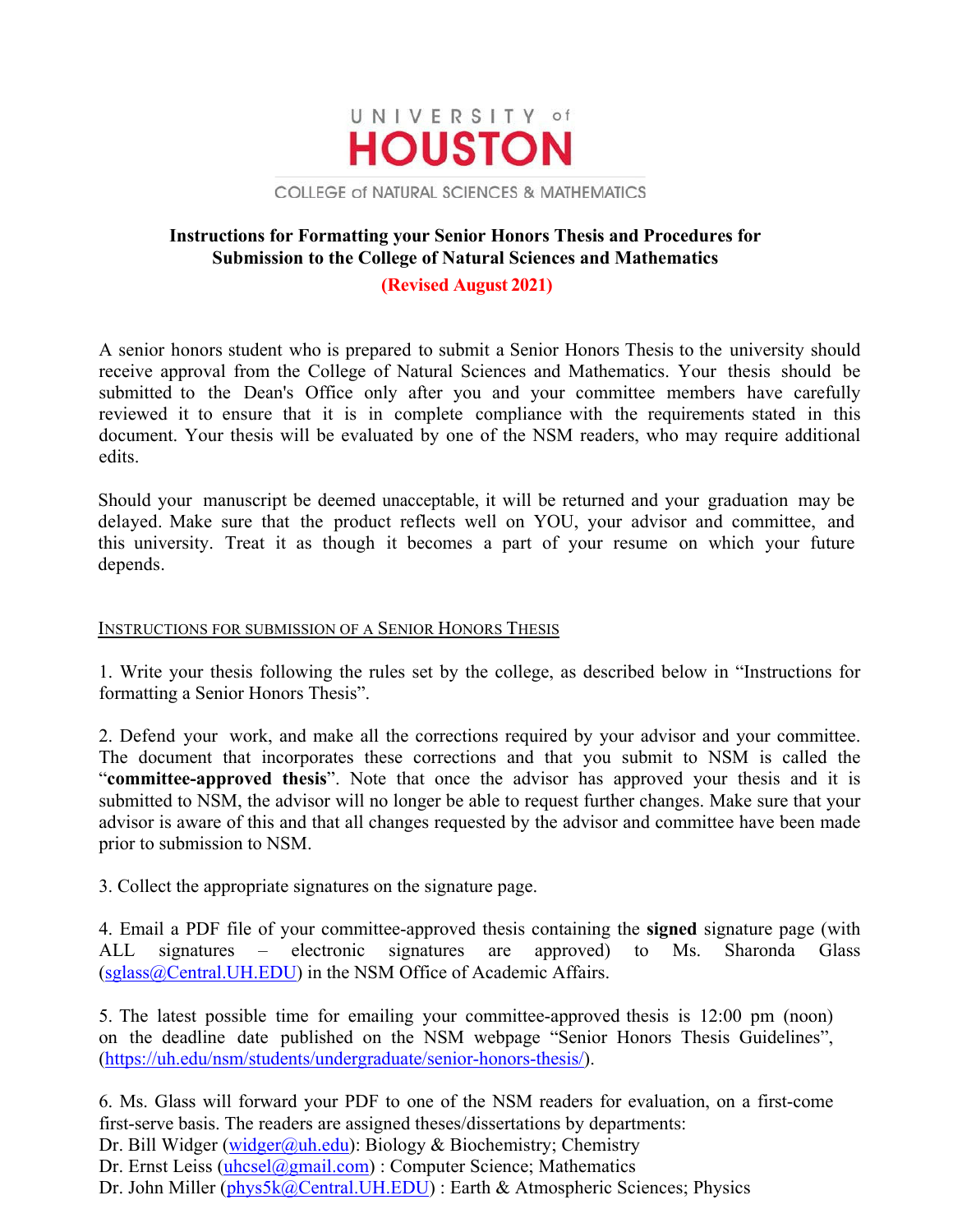7. The reader will provide his comments in a Word document called the "cover sheet". Dr. Widger (reader for Biology & Biochemistry, and Chemistry) and Dr. Miller (reader for EAS, and Physics) also have sections highlighted in your PDF file. The cover sheet and the highlighted PDF, if applicable, will be sent to Ms. Glass by the reader. There are 3 possible outcomes:

a) Approved: the manuscript is approved without corrections; you are done.

b) Approved with corrections: the manuscript is in fairly good shape, and relatively minor corrections are required; a revised manuscript is required but will not be read by the reader again; Ms. Glass will verify that you made the corrections in the revised version.

c) Re-read: the manuscript requires substantial editing due to poor formatting or grammatical errors; the reader will need to see the revised manuscript again after corrections are made.

8. Ms. Glass will email you the cover sheet and the PDF, if applicable. If corrections are required, in this email, she will also give you a deadline on when your revised version should be sent back to her. Depending on when you receive your reader-annotated version, you may have 1 to 3 days to make the corrections. We encourage you to make your corrections as quickly as possible, to ensure completion of the process in a timely manner. Your thesis must be approved by the College and finalized by the day grades are due for the semester, according to the official university calendar.

9. Make ALL the corrections requested by the reader. Save your corrected document as a PDF file again. Make sure to rename it with the words "REVISED" in the file name, so it is a distinct file, and email it again to Ms. Glass.

10. If your thesis was approved with minor corrections, Ms. Glass will check your revised file and ensure that all corrections have been made. If your thesis was a "re-read", the revised version will be sent to the reader again, and the process starts again at step 6.

11. Once your thesis is approved by Ms. Glass, you are responsible for sending an electronic copy of the approved version of your Senior Honors Thesis to the Honors College and the library.

12. Regarding bound copies of the thesis/dissertation: The University and College do not require bound copies, but you may wish to have some copies bound for your advisor and yourself. You are free to do this at your own pace and with any company you choose.

### INSTRUCTIONS FOR FORMATTING A SENIOR HONORS THESIS

### **A. ORDER OF PAGES**

The manuscript must include the following required items in the order listed*;* no other order is acceptable. Only items in italics are optional.

Front matter: items 1 to 10; should be numbered with lower case roman numerals ("ii", "iii", "iv", etc…), except for the title page, which should have no numbers printed but assumed to be page "i".

**1. Title Page** - No page number should be printed, but page "i" is assigned. Must show the month and year of commencement for your graduation. Only three months are acceptable: December for Fall graduation, May for Spring graduation, or August for Summer graduation See detailed instructions in Section E below.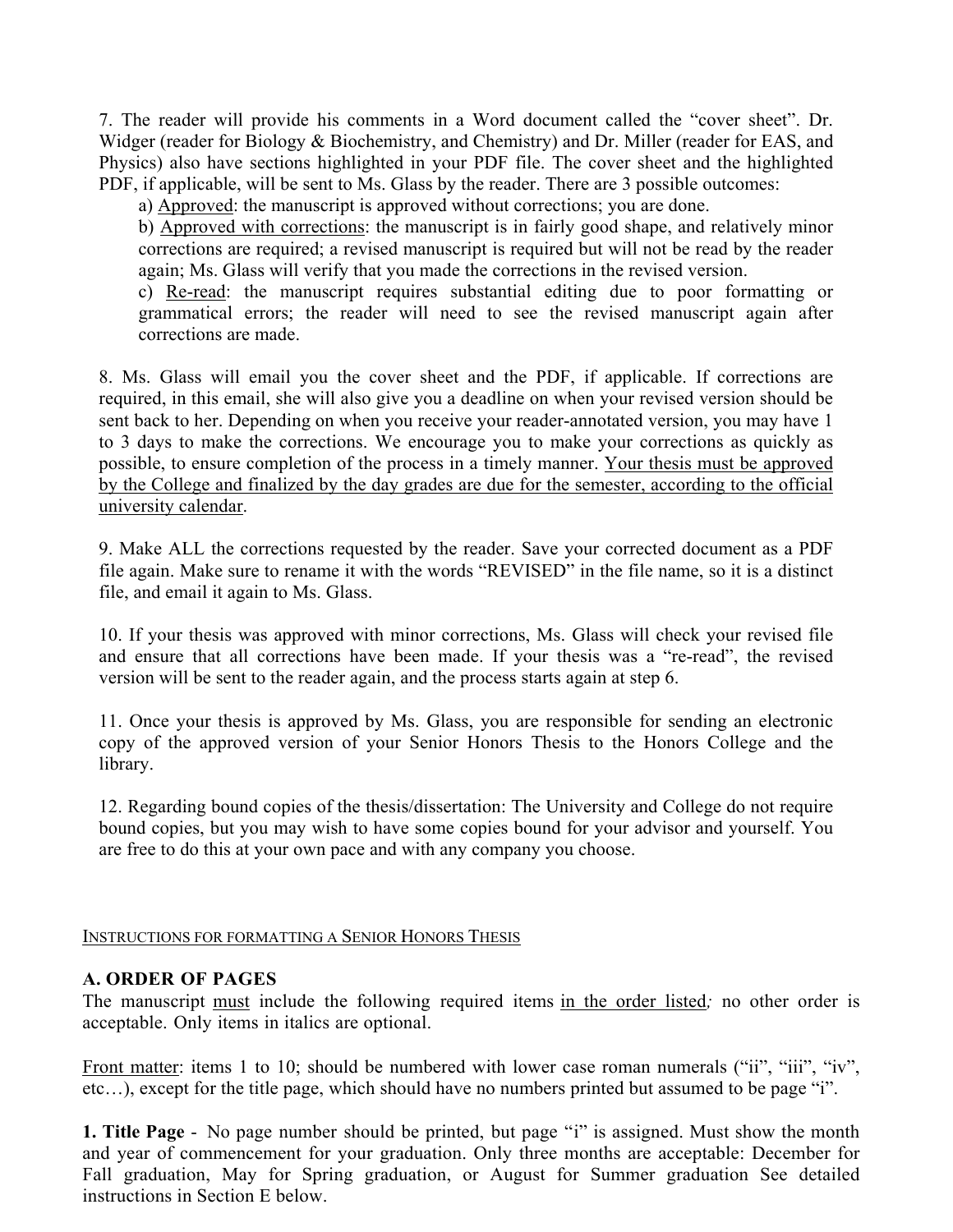**2. Signature page –** Follow the format shown in the sample at the end of this document. Page "ii" is printed.

## **4.** *Dedication or Epigraph Page* – Optional.

**5.** *Acknowledgements –*Optional. Double-spaced.

**6. Abstract Title Page -** Must show the month and year of commencement for your graduation. Only three months are acceptable: December for Fall graduation, May for Spring graduation, or August for Summer graduation**.** 

**7. Abstract** – There should be only **one** abstract that summarizes the whole thesis. The abstract must be double spaced and no longer than 350 words. There should not be additional abstracts at the beginning of individual chapters.

**8. Table of Contents** – May be single spaced. All entries should match exactly the corresponding headings and subheadings in the manuscript. The page number listed for each entry must be correct.

**9. List of Tables** – Table titles and page numbers must be included and correct. All tables must be incorporated in the text, and not put at the end of the manuscript.

**10. List of Figures** – Figure titles and page numbers must be included and correct. Do not include figure legends in the list of figures. All figures must be incorporated in the text, and not put at the end of the manuscript.

**11. Text of Manuscript** – Must be double spaced. The first page of the text should show the lowercase Arabic numeral 1. The manuscript's format must be consistent throughout the complete work.

*12. Appendices* – Optional - Supplemental information (e.g., extensive data tables, detailed methods, ancillary proofs) may be placed either before or after the references.

**13. Bibliography** – The title of this section must be "Bibliography", not "References". The bibliography may be single-spaced or double-spaced; if single-spaced, there must be an additional space between references. Be consistent in your bibliographic format. The College preference is for only a single bibliography to appear at the end of the thesis/dissertation. However, if you prefer, you are allowed to have a bibliography at the end of each chapter instead of at the end of the thesis. In this case, make sure to revise the Table of Contents appropriately, i.e., each chapter should have a heading "Bibliography" listed in the Table of Contents.

# **B. NUMBERING THE PAGES**

- Each page in the manuscript, beginning with the title page, is assigned a number;
- Do not write the word "page" in front of the number;
- Although assigned, the page number is NOT printed on the title page;
- All page numbers are centered at the bottom of the page, with the bottom (base) of the page number right at the one-inch margin;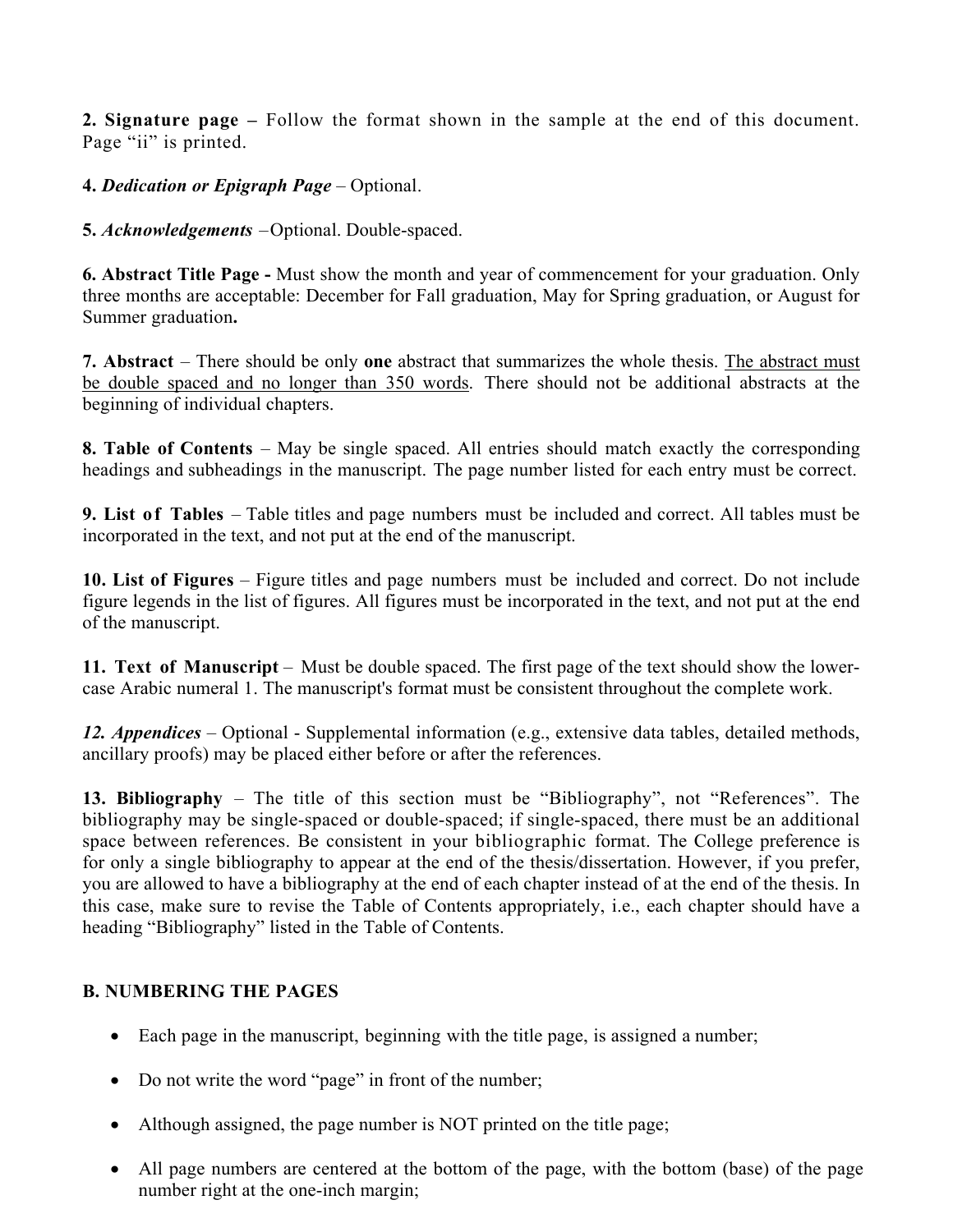- The following page numbering is required:
	- o Front matter:
		- Use lower case Roman numerals *(i, ii, iii, iv, etc.)*
		- The title page is assigned page number "i", but the number is not printed on the page.
	- o Main body of the thesis/dissertation:
		- Use lower case Arabic numerals (1, 2, 3, 4, etc.) for the remainder of the manuscript, including the text, illustrations, appendices, and bibliography.
		- Each page must be numbered consecutively, starting with "1" on the first page of the main body.
		- Do not use letter suffixes, such as 10a or 10b.
- If a figure is too large or the caption (legend) for a figure is too long such that the entire caption does not fit on the same page as the figure, the figure number, title and caption should be placed on the previous page.

# **C. FORMATTING**

### **Margins**

• The following margins are required:

**Left**: 1 inch **Right**: 1 inch **Top**: 1 inch

**Bottom**: 1 inch from the base of the page number. In WORD, set your margin at 1 inch, and your "Footer from Bottom" at 0.8 inch (see below). There might be slight variations on different printers. Print a page on your printer and double check that the bottom of the page number is at least 1 inch from the bottom edge of the sheet of paper.



• All text, captions, and figures (including charts, graphs, maps, tables, and photographs) must be inside these margins. There are no exceptions.

### **Spacing**

- The abstract, acknowledgments, and main body of the manuscript must be double-spaced.
- The captions must be single spaced.
- The table of contents, list of tables, and list of figures may be single-spaced or doublespaced.
- The text of the references may be single-spaced (with an additional space between references) or double-spaced.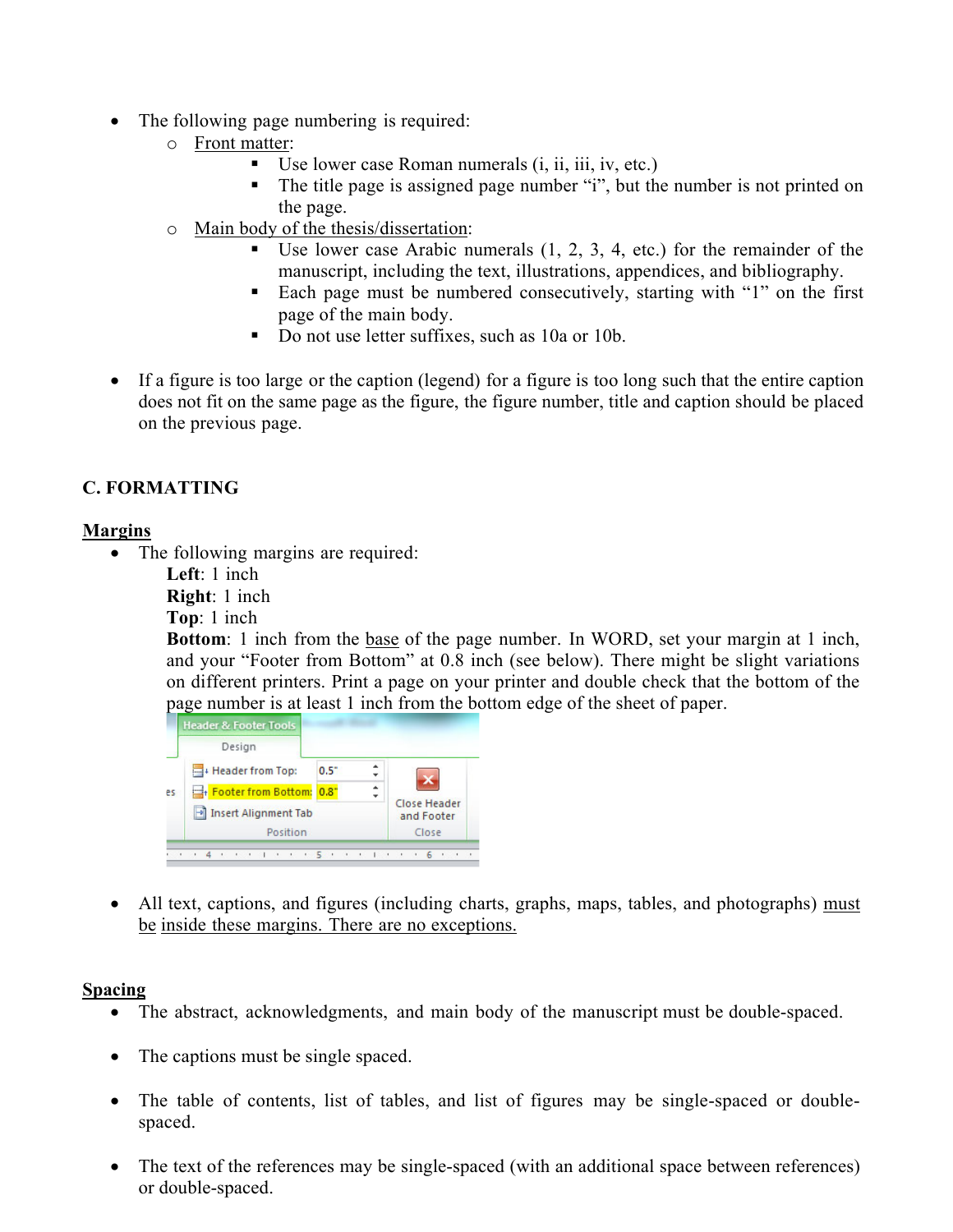Be consistent in the spacing you choose between sections and sub-sections.

## **Fonts**

- Make sure that the font size is legible. We recommend that you use the following typefaces used by NSF for formatting grant proposals, which are:
	- o Arial, Courier New, or Palatino Linotype at a font size of 10 points or larger;
	- o Times New Roman at a font size of 11 points of larger; or
	- o Computer Modern family of fonts at a font size of 11 points or larger.
- Do not change font between sections of the manuscript.

# **Headings**

- You are free to choose how to format your headings and sub-headings, but remain consistent throughout the manuscript in terms of font type and size, capital letters versus lower case, underlined or not, etc.
- Make certain that your table of contents agrees with the manuscript regarding page numbers and exact titles of headings;
- Avoid sections that begin on the last line of a page or sections that end on the first line of a page.

# **D. FIGURES AND TABLES**

- All figures and tables must fit within the prescribed margins:
	- o Occasionally, charts, tables, maps, graphs, photographs, or figures that are larger than the standard page might have to be used in your thesis. If so, they should be saved as a separate document.
- All figures and tables should be placed within the body of the manuscript and not at the end.
- Figures and tables are allowed to be in color or in black and white.
- Graphs should have axes and axis labels, including units.
- **All lettering within the figure, graph or chart must be legible**: letters should be at least 1 mm tall in the printed form. Be aware that figures obtained from other sources or screen shots may have been reduced such that the lettering is no longer legible. In this case, the lettering should be eliminated or the figure relabeled.
- Scale bars should be provided, as appropriate.
- Maps should have scales and a north arrow.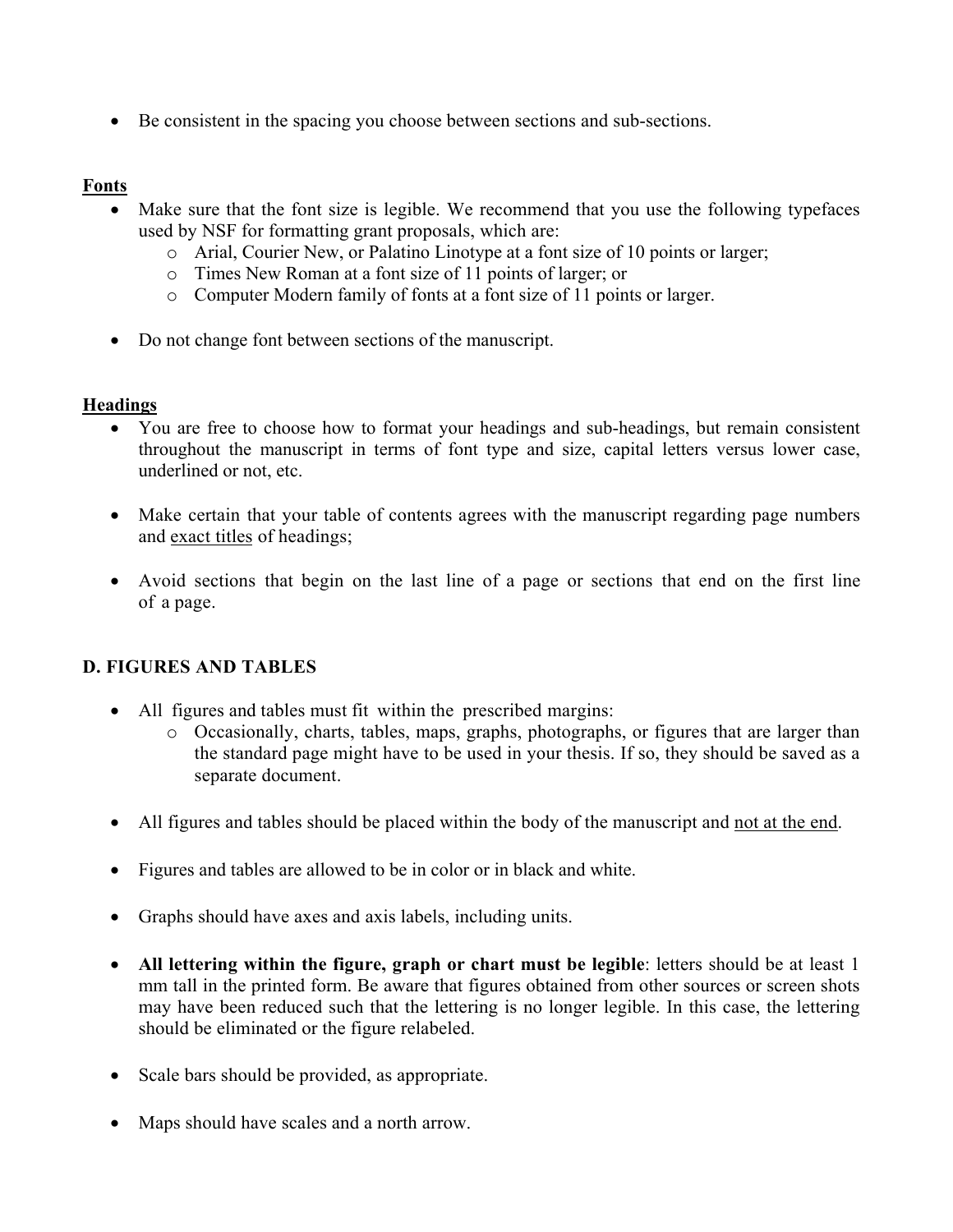## **Each figure and table must have a number and a title**.

- o The style of numbering figures and tables should be consistent throughout the manuscript. For figures, the full ("Figure") or abbreviated ("Fig.") word may be used, but consistently. For tables, the full word "Table" should be used;
- o The numbering of figures can be consecutive from beginning to end of the manuscript (Figure 1, Figure 2, etc.) or by chapter (for first chapter: Figure 1.1, Figure 1.2, etc.; for second chapter: Figure 2.1, Figure 2.2., etc.). A similar numbering format should be used for tables. Figures in appendices should also have captions and numbers (e.g., figure A.1, A.2, or A1.1, A2.1);
- o The number and title of a figure must be positioned below the figure;
- o The number and title of a table should be positioned a table above the table.
- **Each figure must have a caption (legend)**, which is complete enough to be self-contained (i.e., the reader should not have to go into the main text to understand the figure).
	- o Captions should be single-spaced;
	- o Captions should be positioned below the figure, next to the figure number and title;
	- o Captions should be on the same page as the figure, unless there is not enough room on the page for the whole caption to fit; in this case, the figure number, title, and caption should be positioned on the page before the figure.
	- o If the figure or caption is in landscape mode (rather than portrait), the bottom should be on the right (outside) edge of the page; however the margins remain the same and the page number remains at the bottom, as with all other pages.
- Captions or comments for tables are optional; if a table has a caption, it may be positioned above the table (next to table number and title) or below the table.

### **Reusing figures or any type of illustrations from the literature**:

- You may reuse a figure or illustration from your own published articles, as long as you have: 1) permission to do so from the publisher (this may be automatic: see Publisher Policies on Pre-Published Content) and 2) you cite the reference in the figure legend;
- You may **NOT** reuse a figure or illustration from someone else's article unless: 1) it has been **substantively** altered or adapted in some way or 2) you have received permission for its reuse. In either case, the citation must be made clear. You should treat these issues with as much care as you would when submitting an article for consideration with a journal, since you are directly liable for any infringement of copyright. It is recommended that you contact the Copyright Team in the Libraries for assistance if you have any questions regarding copyrighted material.
- Beware of the meaning of "open access": only articles that have Creative Commons licenses attached to them allow the reproduction of figures. You should always follow the allowances of the license attached to that article. Generally, you can reuse anything in an article with a Creative Commons license for educational/non-commercial purposes without permission, so long as you cite the original author(s). It can occasionally happen, however, that a specific figure or illustration contained within an open access article has a separate license attached to it that is more restrictive.
- Articles found free online but that do not have a Creative Commons license are under full copyright protection and may not be reused or reproduced in any form without written permission from the author(s).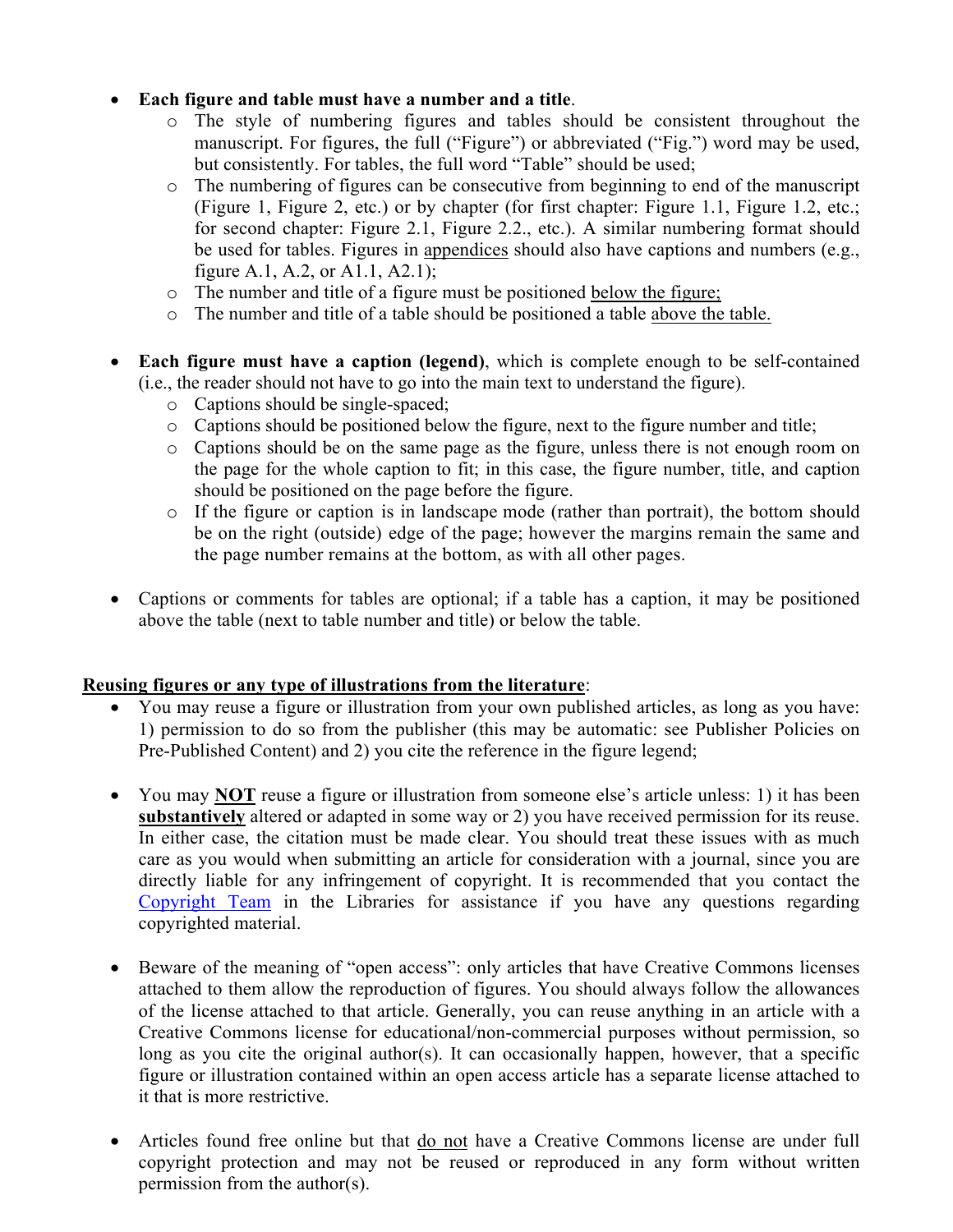• Bottom line: a free online article or an "open access" article may or may not allow reuse of its contents. Make sure to check the copyright license for the specific figure you want to reuse.

# **E. PREPARING THE TITLE PAGE**

- Your manuscript will be a valuable source for other scholars only if it can be located easily. Retrieval systems use the words in the title (and sometimes a few other descriptive words) to locate your manuscript. It is essential that the title be a meaningful description of the content of your research.
- Follow the format shown on the Sample. Each word of the title starts with a capital letter. Only the first letter of each word should be capitalized; the rest of the word is written in lower-case letters. Exceptions are allowed for species names and gene names, so they remain scientifically correct.
- The acceptable departments are:
	- o Biology and Biochemistry
	- o Chemistry
	- o Computer Science
	- o Earth and Atmospheric Sciences
	- o Mathematics
	- o Physics
- The degree is "Bachelor of Science"
- The date of the thesis is: December for Fall graduation, May for Spring graduation, or August for Summer graduation.

### **F. PREPARING THE SIGNATURE PAGE**

- Follow the sample. Write the title in the same way as shown on the title page
- Write the names of your committee members preceded by Dr.;
- The name of the Dean is: Dan E. Wells
- The name of the college is: College of Natural Sciences and Mathematics

# **G. PREPARING THE ABSTRACT TITLE PAGE**

- Follow the format shown on the Sample. Each word of the title starts with a capital letter. Only the first letter of each word should be capitalized; the rest of the word is written in lower-case letters. Exceptions are allowed for species names and gene names, so they remain scientifically correct.
- The acceptable departments are:
	- o Biology and Biochemistry
	- o Chemistry
	- o Computer Science
	- o Earth and Atmospheric Sciences
	- o Mathematics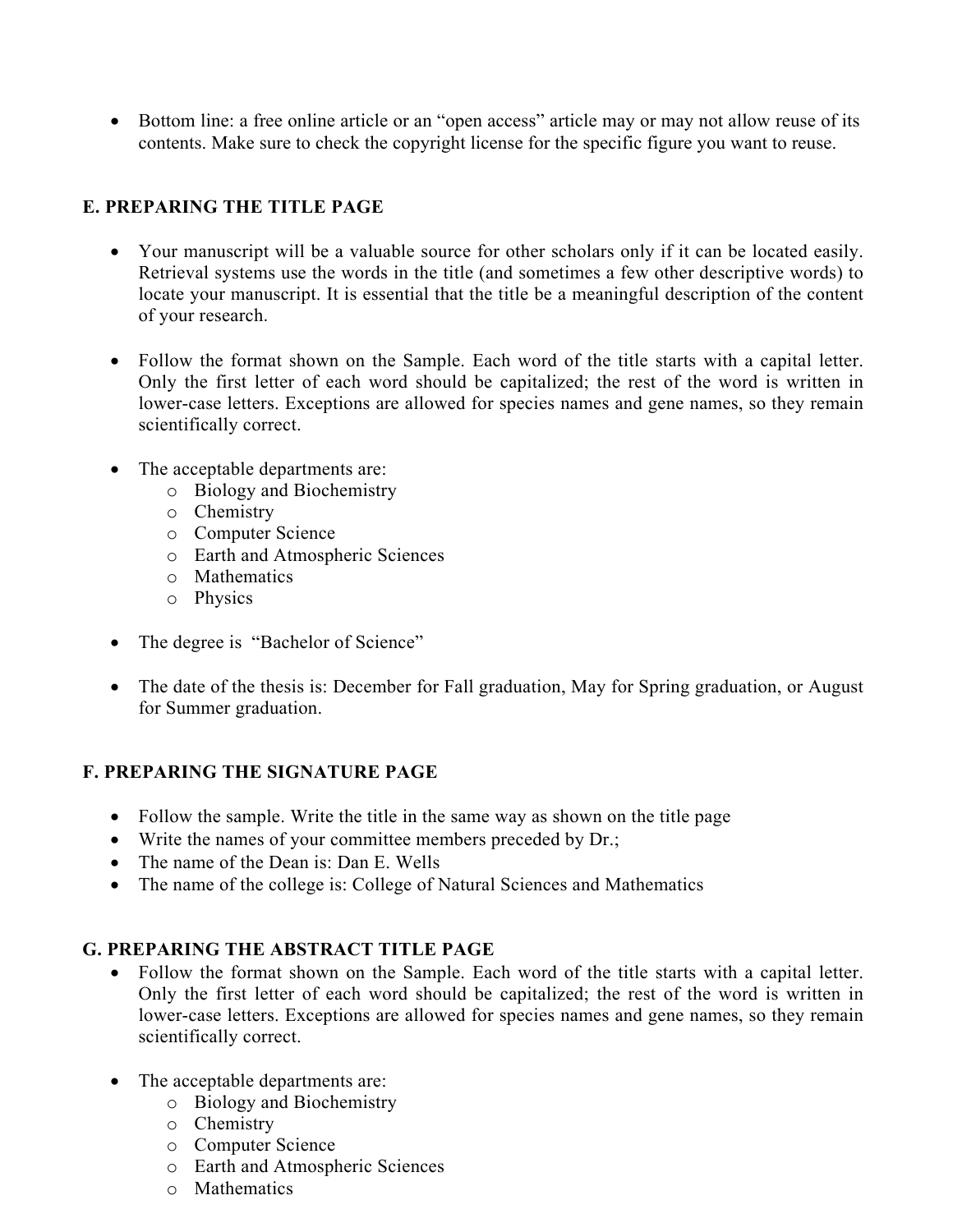- o Physics
- The degree is "Bachelor of Science"
- The date of the thesis is: December for Fall graduation, May for Spring graduation, or August for Summer graduation.

# **H. PREPARING THE ABSTRACT**

- Word limit: 350 words;
- Line spacing: double-spaced;
- An abstract should be a short version of the thesis or dissertation, and contain the following:
	- o statement of the problem
	- o general description of procedures and methods
	- o results
	- o conclusions
- An abstract should NOT contain:
	- o Mathematical formulas
	- o Diagrams, and other illustrative materials
	- o References

### **G. TEXT OF THE THESIS**

### *Style*

- Remain consistent in the style you choose for your thesis or dissertation. This applies to the following:
	- o Formatting of headings and sub-headings
	- o Formatting of tables and illustrations (see section D above)
	- o Formatting of the cited references (see section H below)
	- o Formatting indentations and spacing between sections and paragraphs
	- o Abbreviations: remain consistent in the use and format of your abbreviations:
		- you can use "hr" or "h" for "hour", but remain consistent
		- you can use "Fig." for figures, but remain consistent (do not use "Fig." in some places, and "Figure" in others)
		- you can use "Eq." for equations, but remain consistent

### *Grammar*

- Edit your manuscript for proper English sentence structure and check the following:
	- o Spelling: use a spell checker, but beware that it is not always accurate;
	- o Punctuation: Oxford commas are not required, but if you use them, be consistent and use throughout;
	- o Noun-verb agreement: you can choose to write your work using the first person singular ("I") or plural ("we"), but remain consistent;
	- o Use of articles;
	- o Proper use of tense: use past tense when describing work or observations done in the past; use past or present tense when describing conclusions or interpretations; use future tense when describing future work;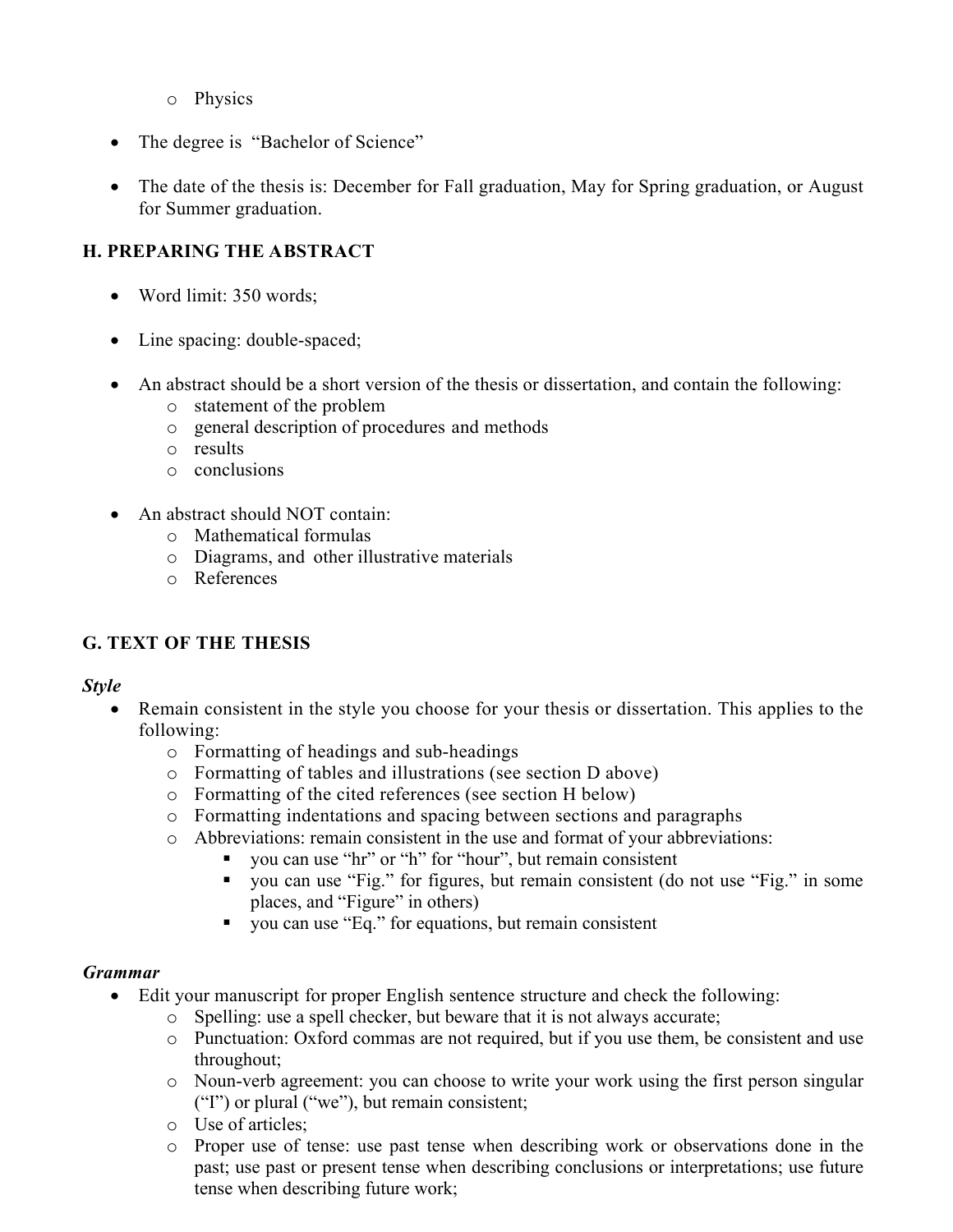- o Capitalization;
- o Hyphens: required for common words, such as "state-of-the art", "blue-green"; not required for scientific words or words in your specialization that are normally not hyphenated;
- o Ensure that the sentences are understandable as written; keep them short.

# *Scientific terms*

- Put a space between numbers and their units; for example:  $25 \text{ m/s}$ ;
- Be consistent in the formatting of technical words, in terms of capitalization, hyphens and italics.

# *Hyperlinks*

• In general the use of hyperlinks should be minimized in the thesis/dissertation, unless they are used for online datasets, source codes, and other resources which cannot be cited. In the bibliography, hyperlinks should be used only if there is no other way to cite the reference. They should not be used in the main text of thesis/dissertation to directly link to an article or a website. Instead, a reference should be used, and the hyperlink given in the bibliographical entry corresponding to that reference, if there is no other way to give the citation. Do not use internal links within the thesis/dissertation to connect different sections of the document (such as text to Table of Contents, text to figures/tables, text to bibliographical entries, etc.). On rare occasions, hyperlinks have created issues with uploading the document on TDL. If this is the case, you may need to revise your document accordingly.

### *Previously published content*

• You must give the reference of your own paper(s) on the front page of the relevant chapter(s) or at the beginning of the relevant section(s), if you are re-using any results, figures or text that you have previously published in scientific articles.

### **H. REFERENCES AND BIBLIOGRAPHY**

- Be consistent throughout your manuscript in the style you choose to cite references in the text, and in how you list your references in the bibliography. Inconsistencies in the references and bibliography typically result in a reject by the reader, which delays your thesis/dissertation approval by NSM;
- As a rule, the format and style of the bibliography should conform to acceptable standards of scientific and scholarly writing in the discipline. At the minimum, the following information should be given:
	- $\circ$  For journal articles: author(s), title of the journal, volume number, inclusive pages, year of publication;
	- o For books: author(s) or editor(s), title of the book, publisher, publisher city and state (country if not U.S.), year of publication;
	- o For articles or chapters in book: authors of article, editors and title of book, publisher, publisher city and state (country if not U.S.), year of publication;
	- o For conference proceedings: author(s), title of proceedings (may include location), volume number and inclusive pages (if available), and date of publication;
- You may choose headline or sentence style for titles in the references, but be consistent in your style.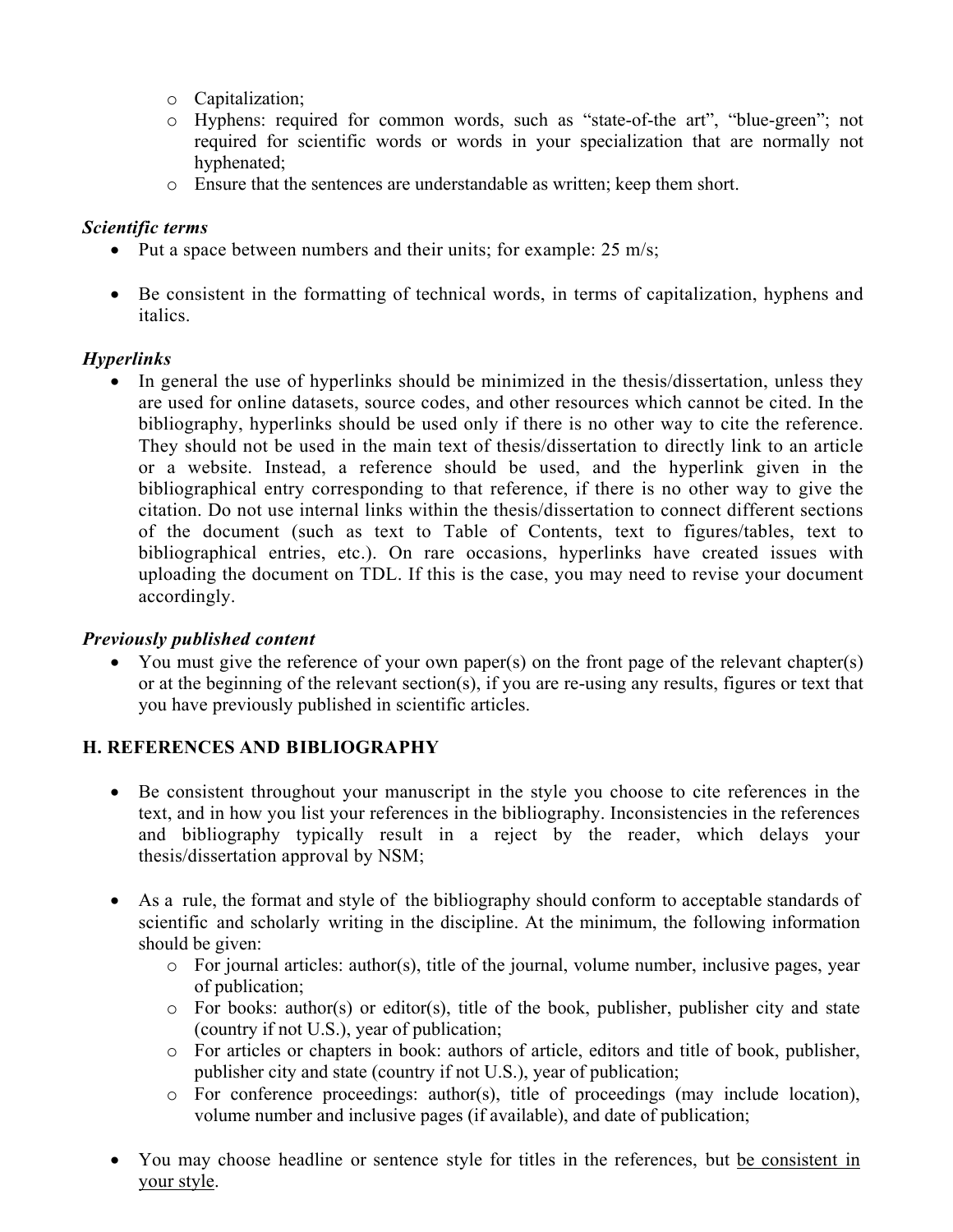- $\circ$  In headline style titles, all first letters are capitalized except for articles (a, an, and the) and prepositions of fewer than five letters. Prepositions with five or more letters may be capitalized. For hyphenated words, generally only the first word is hyphenated.
- o In sentence style titles, only the first word of the title and proper nouns are capitalized.
- If journal abbreviations are used, make sure to use the same abbreviations consistently every time the journal name appears in the bibliography;
- Be consistent in your use of underline, and/or italics;
- Do NOT use doi numbers in the bibliography;
- Be sure and check that all references cited in the text are in the bibliography, and all references in the bibliography are cited in the text.
- The College preference is for only a single bibliography to appear at the end of the thesis/dissertation. However, if you prefer, you are allowed to have a bibliography at the end of each chapter instead of at the end of the thesis/dissertation. In this case, make sure to revise the Table of Contents appropriately, i.e., each chapter should have a heading "Bibliography" listed in the Table of Contents.

### **I. AVOIDING COMMON ERRORS**

 Oxford commas: In a series consisting of three or more words, phrases, or clauses, separate the elements with commas. NSM does not require Oxford commas, but if you use them, remain consistent throughout the manuscript;

Example: The elements included hydrogen, oxygen, and silicon.

 In headline-style capitalization (often used in titles, table of contents, and bibliographies), do not capitalize the second part (or subsequent parts) of a hyphenated compound unless it is a proper noun or adjective.

Examples: Self-regulated Genes; Genes that are Self Regulated; A Twenty-first-century History of Science; Helmholtz-Gibbs Equation

 Use a semicolon between the clauses of compound sentences that are joined by conjunctive adverbs such as *therefore, hence, however, nevertheless, accordingly, thus,*  and *then.* The semicolon precedes the adverb, and a comma usually follows it.

Example*:* The temperature was much lower than we anticipated; therefore, we did not go outside to work.

 A comma should follow the words *namely, that is, for example, i.e.,* and *e.g.* There must also be a punctuation mark before each of these expressions, but the kind depends on the nature and complexity of the sentence.

Examples: a) The farmer brought several kinds of animals, namely, pigs, horses, and cows, into the classroom.

b) The temperature in some areas of the world normally exceeds 100 F; for example, the average daytime temperature in Death Valley is 102 F.

 A verb should agree with its subject in person and number. Example: The employer of engineers and scientists has to be careful about hiring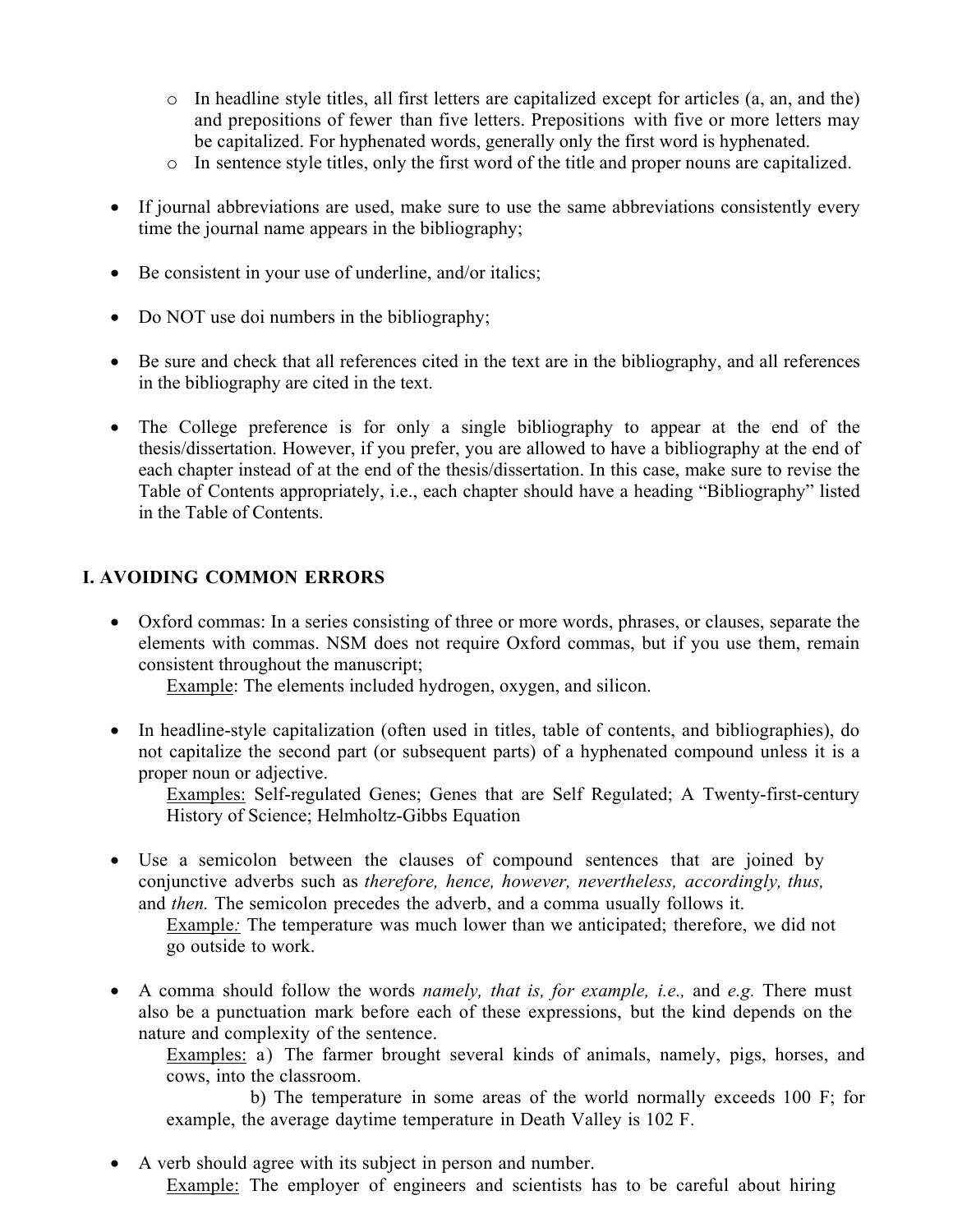practices. (The word employer is a singular subject and requires the singular verb has. Do not confuse the subject with one of its modifiers.)

- A reference using *et al.* is correctly written as Brady *et al.,* not Brady, *et al.* or Brady *et. al.*
- If you punctuate mathematical or chemical equations (e.g., follow with a comma or period), punctuate them all and do it correctly. If equations are numbered, do so consistently.
- The word *data* may be used in the singular or plural, but remain consistent throughout the manuscript. Example: The data were inconclusive. OR The data is inconclusive.
- If you hyphenate a word, be consistent throughout the manuscript.
- Do not confuse *whose* with *who's* or *its* with *it's*.
- The word *respectively* is set off with commas, or with a comma and a period, if it comes at the end of a sentence.

#### **EXAMPLES OF PAGES**

In the following pages, see examples of the pages that precede the text in the thesis. A brief description of the contents of the page appears at the top in [ ]. Each sample page represents an individual page.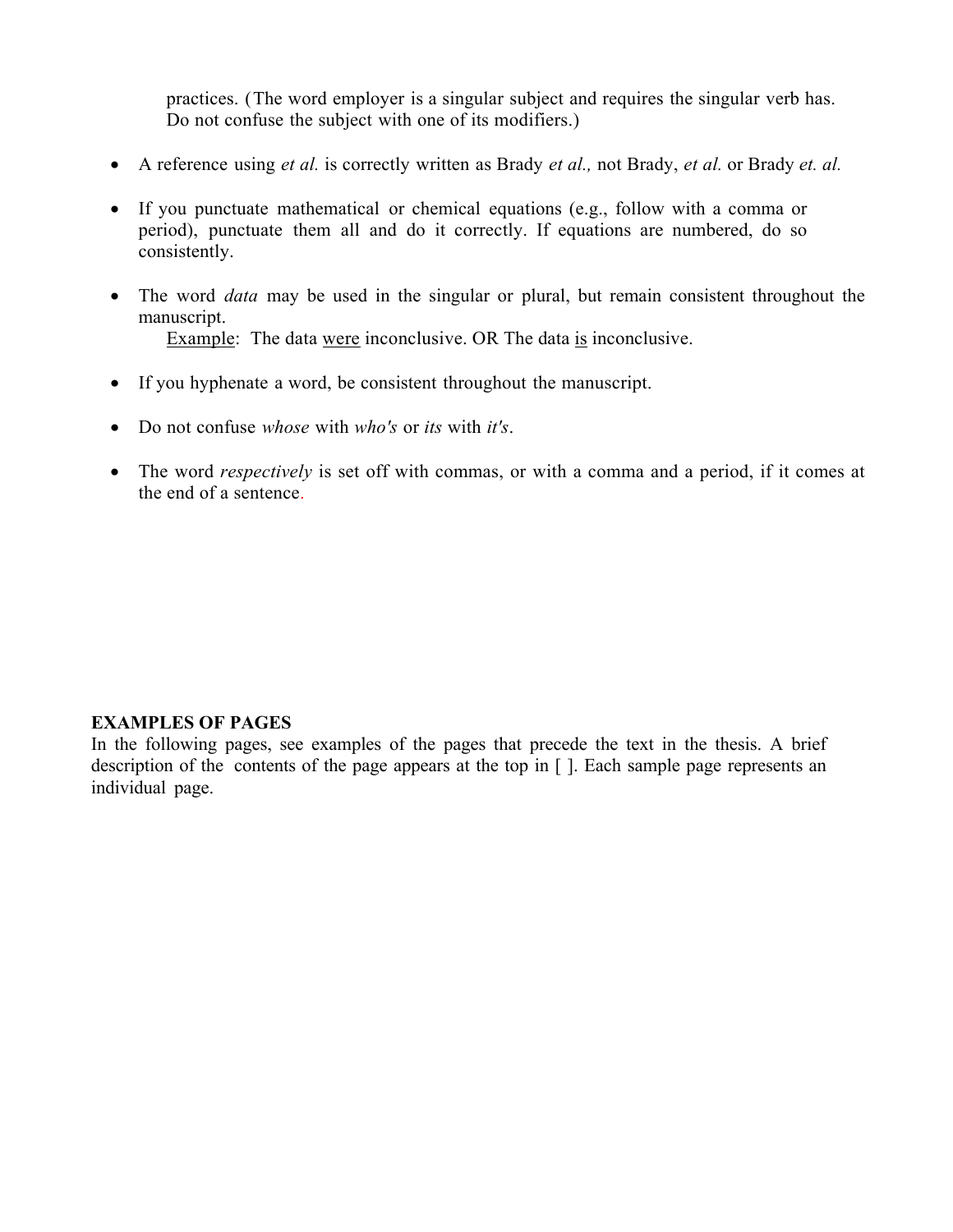[Sample 1 - *Title Page* - Must show the month and year of your graduation. Only three months are acceptable: December for Fall graduation, May for Spring graduation, or August for Summer graduation. (No page number should be printed, but page i is assigned)]

### **Development Of A Radioimmunoassay For The Detection And Quantification Of**

**Immune Complexes In Canine Sera By A Solid Phase Clq Binding Assay**

---------------------------------------------------

A Senior Honors Thesis Presented to the

Faculty of the Department of Biology and

Biochemistry

University of Houston

--------------------------------------------------------

In Partial Fulfillment of the Requirements for

the Degree o f Bachelor of Science

-------------------------------------------------------

By

Betty Sharon Brown

December 1979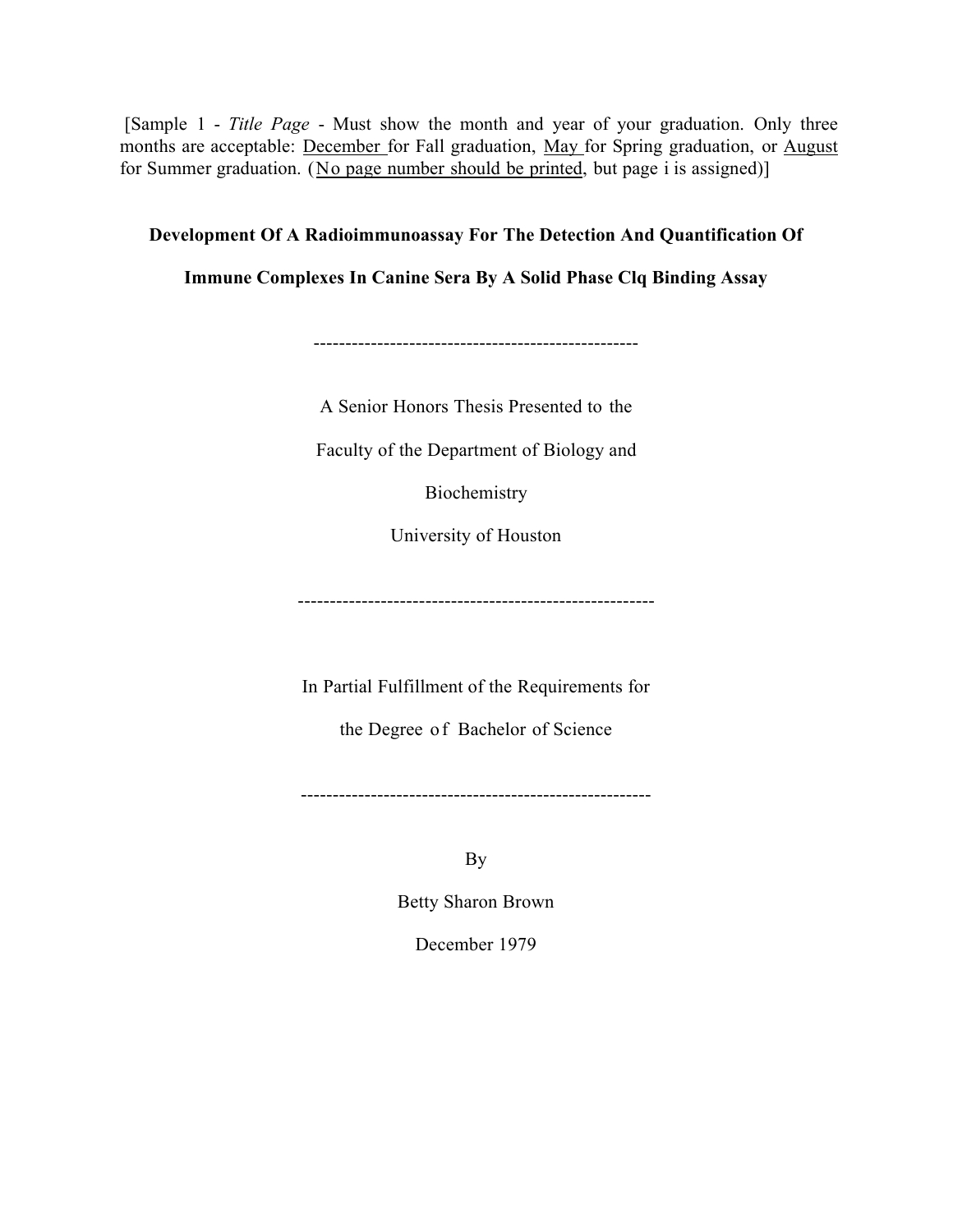[Sample 2 - *Signature Page* – Actual scanned signatures or electronic signatures are allowed]

### **Development Of A Radioimmunoassay For The Detection And Quantification Of Immune**

**Complexes In Canine Sera By A Solid Phase Clq Binding Assay** 

**Betty Sharon Brown**

APPROVED:

**Dr. John Evans, Chairman**

**Dr. David S. Terman, Co-Chairman** Baylor College of Medicine

 $\mathcal{L}_\text{max}$  and  $\mathcal{L}_\text{max}$  and  $\mathcal{L}_\text{max}$  and  $\mathcal{L}_\text{max}$ 

**Dr. Alan Dudkiewicz**

**Dr. Peter Jurtshuk**

**Dr. John F. Oro**

**Dr. Dan E. Wells, Dean College of Natural Sciences and Mathematics**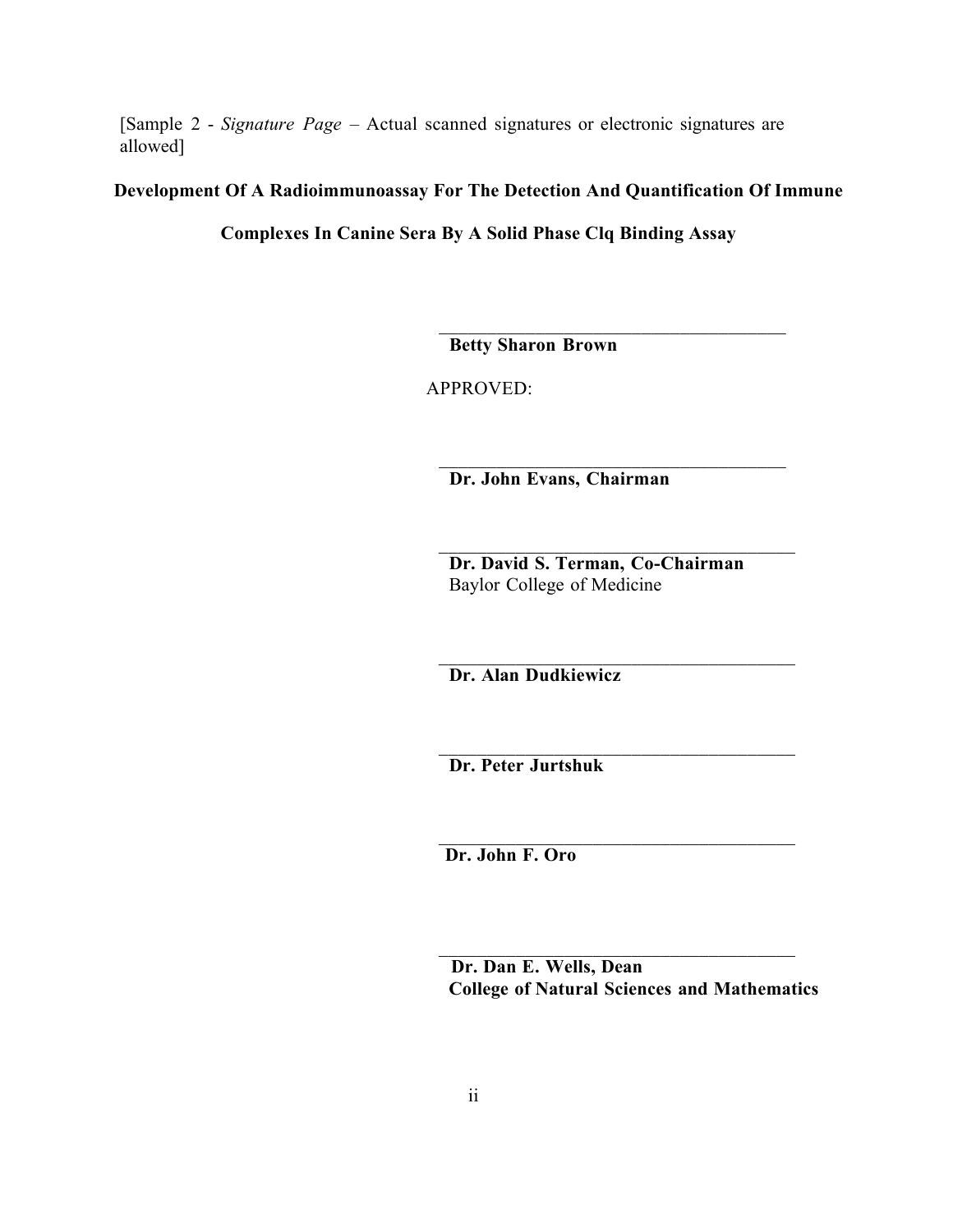[Sample 3 -- *Acknowledgements, Preface, or Foreword* - *Optional*]

#### **ACKNOWLEDGEMENTS**

My special thanks go to Dr. John E. Evans, Ph.D., for his guidance and support throughout this endeavor. My sincerest appreciation goes to Dr. David S. Terman, M.D., both for permitting me to pursue this research in his laboratory and for his numerous invaluable contributions to this thesis. I would also like to thank Messrs. Rick Tillquist, Joe Henry, Tsuyoshi Yamamoto, and most especially, Gary Cook for their technical efforts and suggestions, without which this project would never have reached fruition. Last, but certainly not least; my deepest gratitude goes to my parents for their constant encouragement and total support in my attainment of this goal.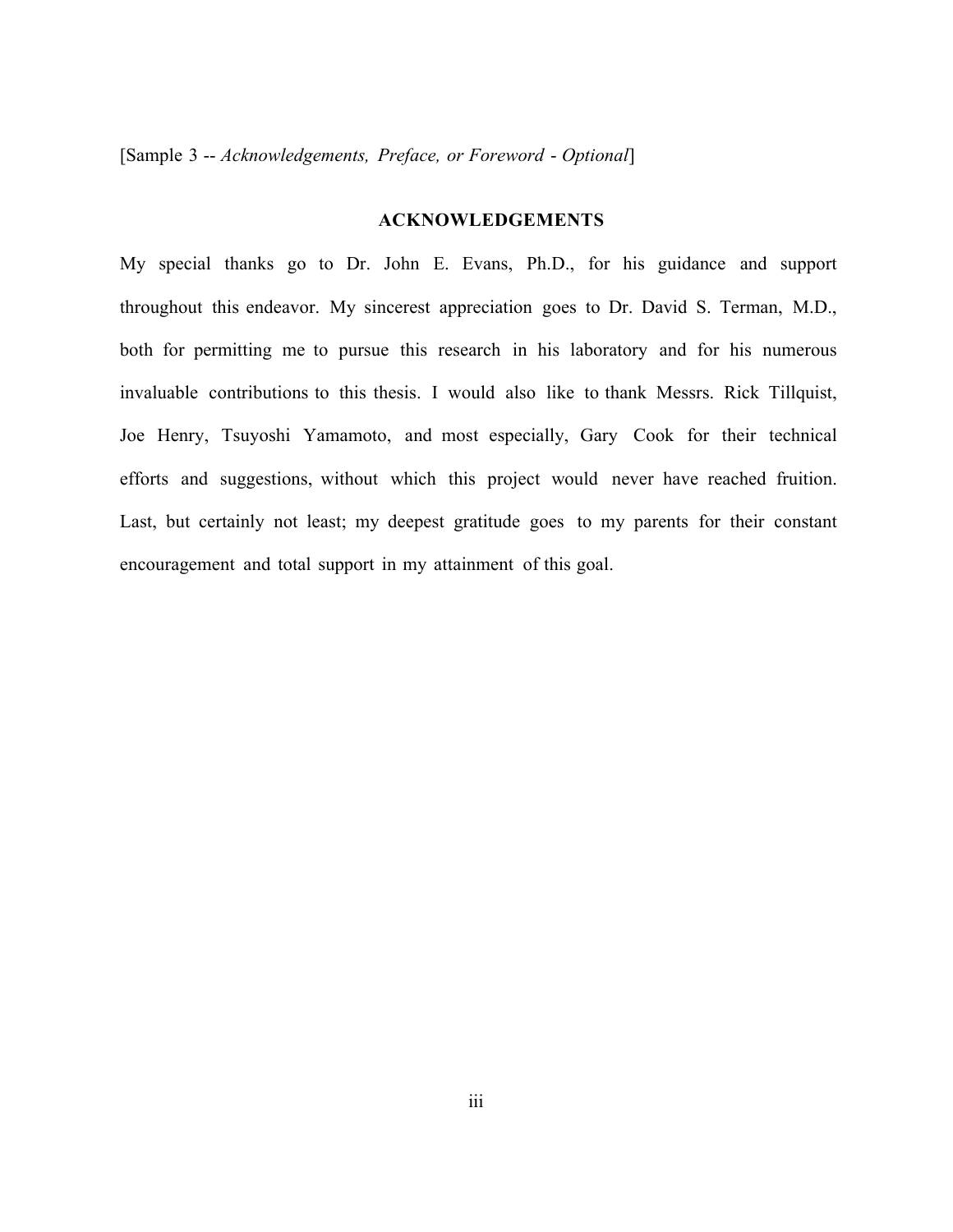[Sample 4 --Abstract Title Page<sup>*·*</sup> Must show the month and year of commencement for your graduation. Only three months are acceptable: December for Fall graduation, May for Spring graduation, or August for Summer graduation. ]

### **Development Of A Radioimmunoassay For The Detection And Quantification Of**

**Immune Complexes In Canine Sera By A Solid Phase Clq Binding Assay** 

----------------------------------------------------

An Abstract of a Senior Honors Thesis

Presented to the Faculty of the

Department of Biology and

Biochemistry

University of Houston

---------------------------------------------------

In Partial Fulfillment of the Requirements for

the Degree Bachelor of Science

-------------------------------------------------------

By

Betty Sharon Brown

December 1979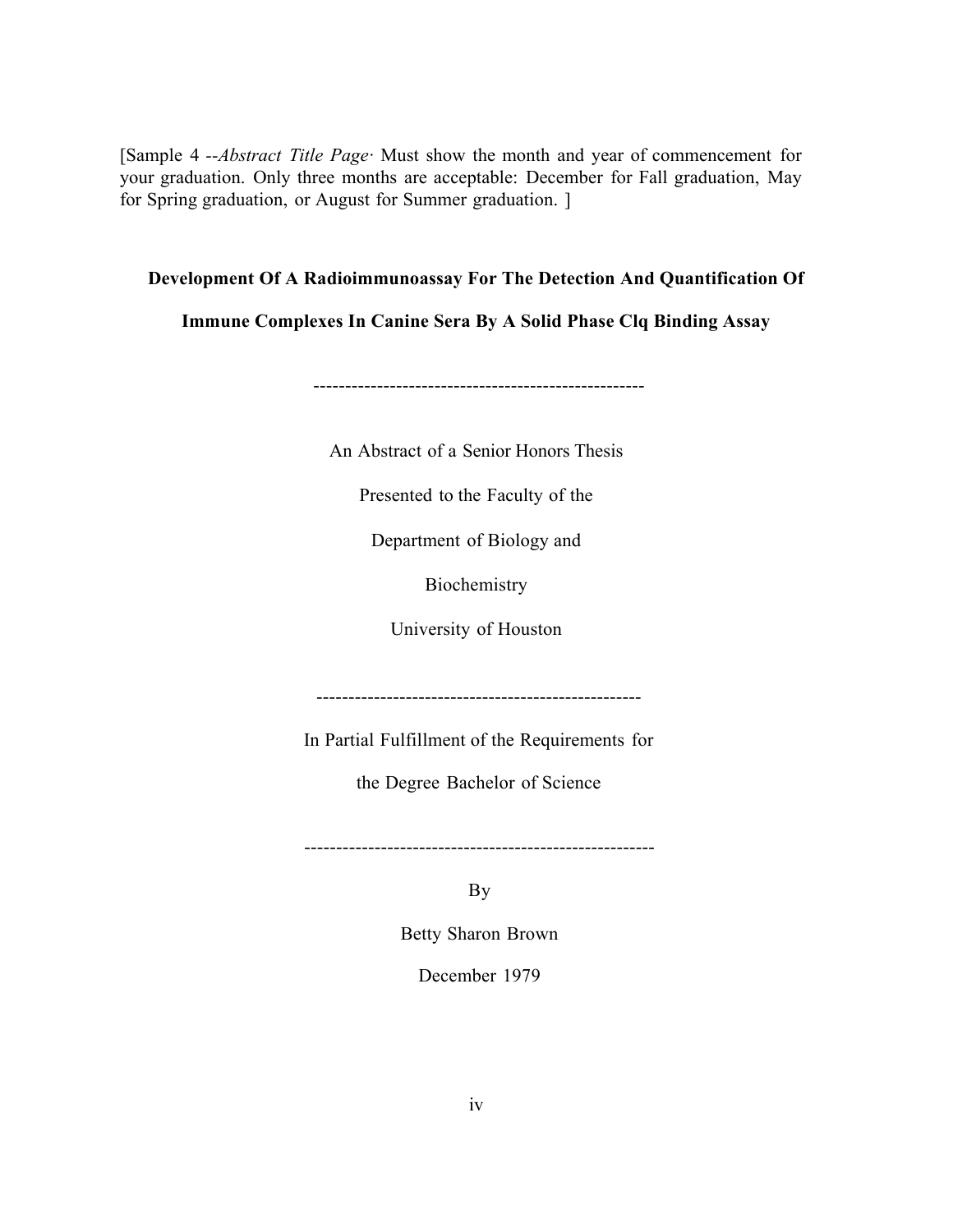[Sample 5 -- *Abstract* - There is a 350-word limit for theses]

### **ABSTRACT**

*Staphylococcus aureus* Cowan 1 strain (SAC) contains a cell wall protein that has an affinity for immune complexes and the IgG of most mammalian species. Dogs with spontaneous mammary adenocarcinoma whose plasma was perfused over immobilized SAC developed a potent, apparently humorally mediated tumoricidal response within hours after the perfusion. This response was accompanied by changes in the humoral concentrations of immune complexes, IgG, and tumor- specific antibodies. SAC efficiently removed the complexes from the plasma during the first 5-6 minutes of the perfusion, but as the perfusion continued, the concentration of complexes in the plasma immediately leaving the SAC filter equaled or exceeded the pre-perfusion values. Following the perfusion, the *in vivo* quantities of circulating immune complexes were elevated, the total serum IgG concentrations were depressed temporarily but rapidly rebounded to greater than preperfusion values, and the levels of tumor-specific antibodies became increased and remained elevated for varying periods of time. For these studies, a solid phase of Clq binding assay was shown to be reliable and reproducible in the quantification of canine immune complexes. This assay may also be useful in the identification of dogs with tumors that are amenable to the extra corporeal SAC perfusion treatment.